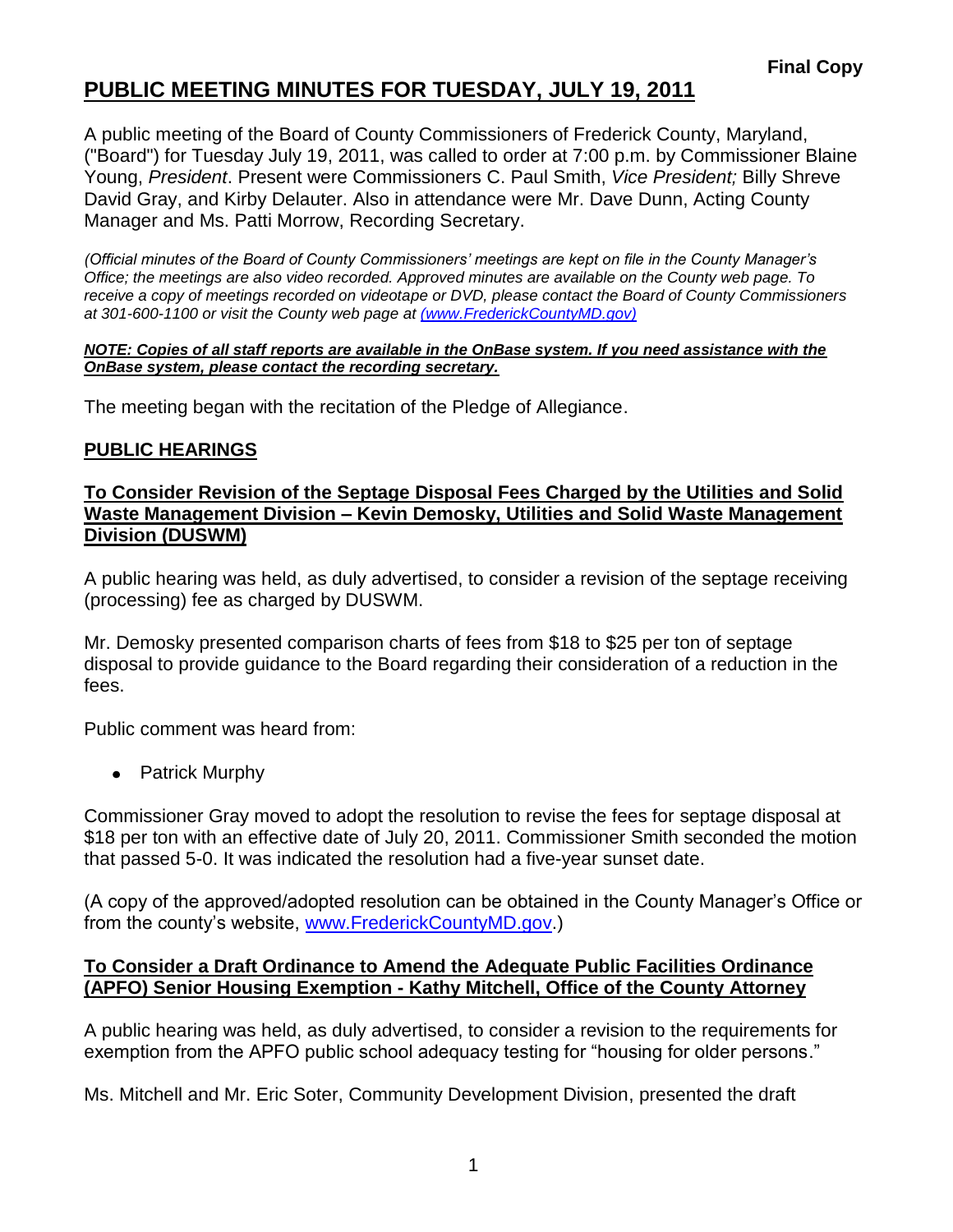# **PUBLIC MEETING MINUTES FOR TUESDAY, JULY 19, 2011**

ordinance for consideration.

Public comments were heard from:

- Rolan Clark
- Steve Seawright, Frederick County Builders Association (FCBA)
- Mike Wiley, Wormald Company

Commissioner Smith moved to approve and adopt the ordinance to amend the APFO school testing exemption for "housing for older persons" which would decrease the age requirement from 62 to 55 with an effective date of July 19, 2011. Commissioner Delauter seconded the motion that passed 4-1 with Commissioner Gray opposed.

(A copy of the approved/adopted ordinance can be obtained in the County Manager's Office or from the county's website, [www.FrederickCountyMD.gov.](http://www.frederickcountymd.gov/))

### **To Consider a Frederick County Adequate Public Facilities Ordinance (APFO) School Mitigation Fee – Kathy Mitchell, Office of the County Attorney**

A public hearing was held, as duly advertised, to consider a draft ordinance that would create a school construction fee option for satisfying the public school adequacy requirements of the APFO.

Ms. Mitchell and Mr. Soter presented the ordinance for consideration.

Public comments were heard from:

- Bruce Dean, Esquire, Land Use Council, FCBA  $\bullet$
- Rolan Clark
- Kyle Bostian
- Kim Cable
- Mary Ellen Rhoderick
- Ric Adams, Frederick County Chamber of Commerce
- Fred Ugast
- Janice Spiegel
- Mark Friis
- Kai Hagen, Envision Frederick County
- Rand Weinberg, Esquire, Weinberg and Miller
- Jeremy Holder, Ausherman Development
- Steve Seawright, FCBA
- MC Keegin-Ayer
- Ralph Whitmore, Burgess, Town of Walkersville

A lengthy discussion ensued.